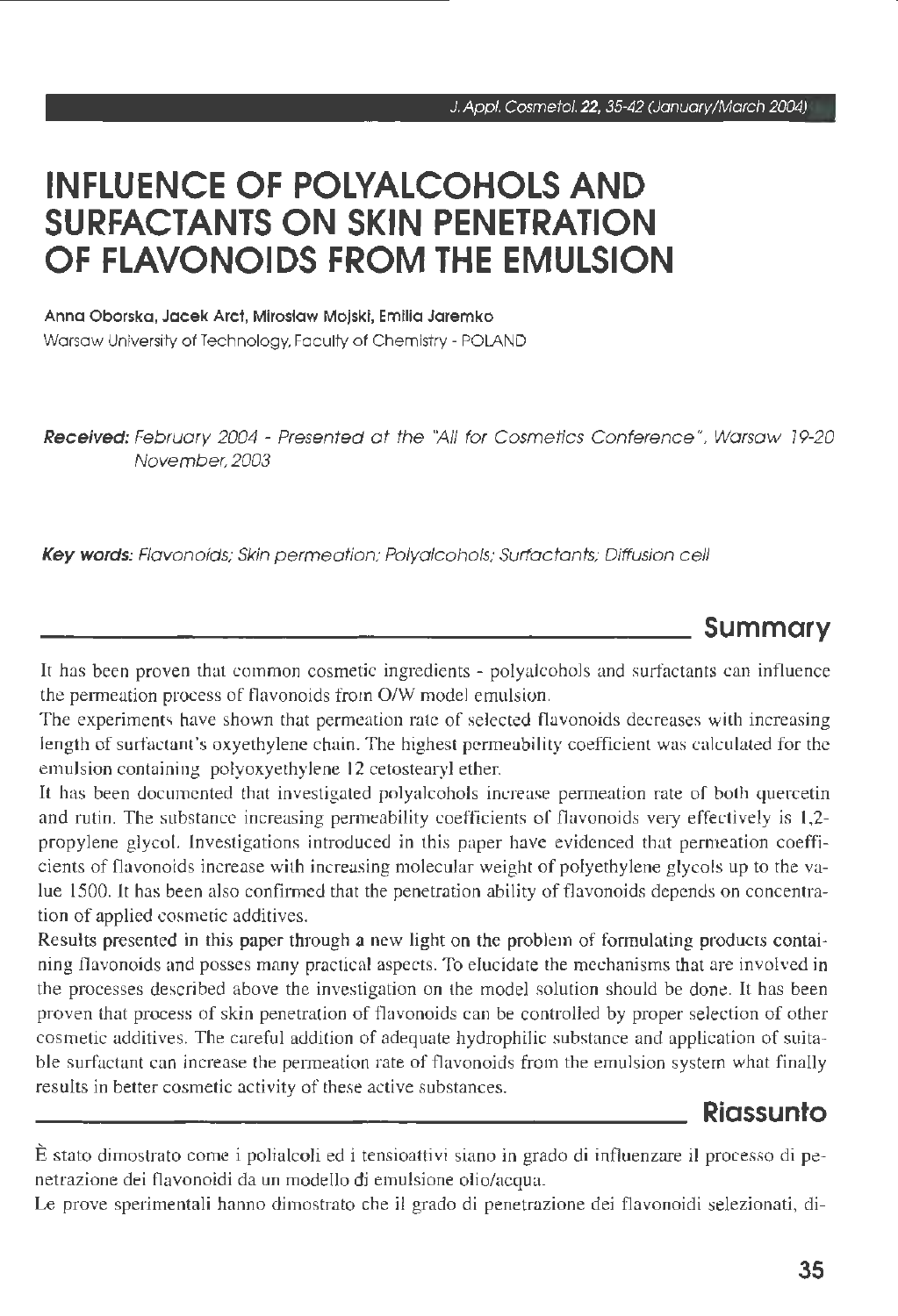#### lnfluence of po/yalcohols and surfactanls on skin penetration of flavonoids from the emulsion

minuisce con l'aumentare della catena ossietilenica dei tensioattivi. L'emulsione contenente l'etere poliossietilen I 2 ceto-stearilico ha dimostrato di possedere il più alto coefficiente di penetrazione.

È stato documentato che i polialcoli studiati incrementano il grado di penetrazione sia della quercitina che della rutina. In particolare il 1,2 propilenglicol incrementa molto il coefficiente di penneabilità dei flavonoidi.

Gli studi condotri con questo lavoro hanno posto in evidenza come i coefficienti di permeazione dei flavonoidi si incrementino con l'aumentare del peso molecolare dei glicoli polietilenici fino al valore 1500.

È stato confermato che l'abilità penetrativa dei flavonoidi dipende dalla concentrazione di questi additivi utilizzati.

I risultati presentati in questo lavoro pongono una nuova luce sul problema della formulazione dei prodotti cosmetici contenenti flavonoidi anche da un punto di vista pratico.

Per delucidare i meccanismi coinvolti in questo processo è necessario studiare a fondo il tipo di emulsioni adottate soprattutto per quanto riguarda la fase acquosa. Infatti si è potuto verificare come il processo di penetrazione dei flavonoidi possa essere controllato adottando una scelta oculata delle materie prime.

L'aggiunta oculata di una sostanza idrofila e l'applicazione dì un adeguato tensioattivo può incrementare il grado di penetrazione dei flavonoidi inseriti nell'emulsione, migliorando in modo sensibile l'attività del prodotto formulato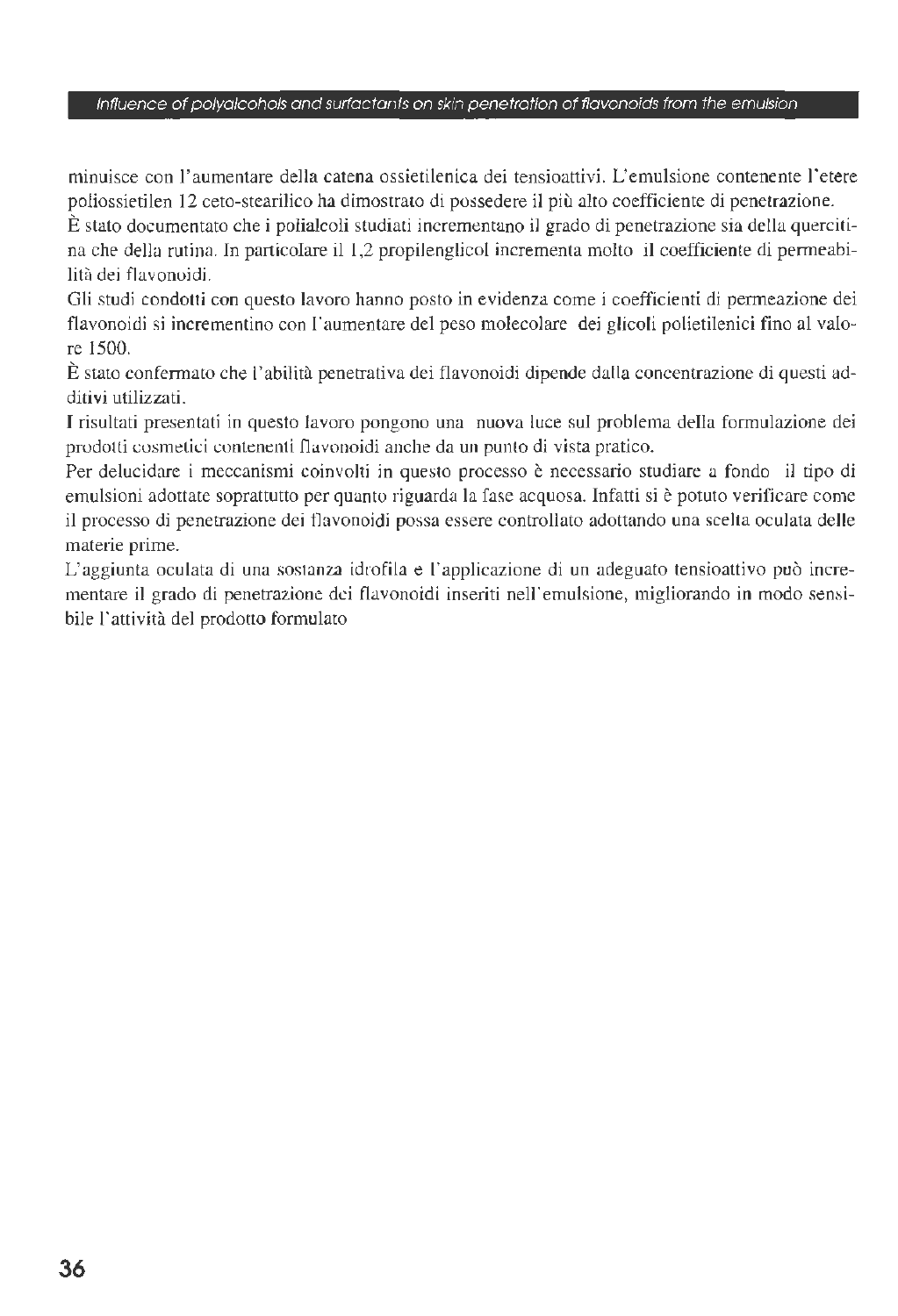## **INTRODUCTION**

Skin penetration ability of active substances is one of the most important problems in modern cosmetology. Investigations undertaken by scientists in this field are important factor in development of cosmetic industry.

It has been documented, that activity of the substance depends strictly on its skin penetration ability [l]. To be effective, the compound must overcome the skin barrier, which is *stratum cornewn* and reach the proper skin layer. The very common active substances that found wide application in cosmetology are tlavonoids - perfect antioxidants, anti-inflarnmatory agents and enzyme activity modifiers [2-5]. Unfortunately, the literature conceming skin permeation of these compounds is very narrow what convinced us to investigate this problem.

One of the most common cosmetic delivery system is an emulsion (6-9). Wide research has been done in the field of permeation of substances from the emulsion but none of them concerns flavonoids. This paper focuses on the problem of skin penetration of selected flavonoids quercetin (1) and rutin (2) from the O/W emulsion.

Model system that has been applied in this research is composed of liposome model membrane mounted in Frantz diffusion cell (Figure J) [ 10].



Fig. J Frantz diffusion celi.

The literature reports that common cosmetic ingredients - polyalcohols can influence the permeation process [11-14]. The other group of substances influencing skin penetration of chemical compounds are surface active agents [15-18]. Flavonoids are very often a part of complicated cosmetic system containing polyalcohols as well as surface active agents what convinced us to undertake research in this field. The matter of this paper is an influence of selected polyalcohols and nonionic surfactants on penetration ability of flavonoids from O/W emulsion.

### **Materials and methods**

#### **Materials**

Rutin and quercetin were purchased from Sigma - Aldrich. PEG 400 and PEG 1500 were obtained from Clariant. Glycerine, 1,2-propylene glycol and 1,2- butylene glycol were supplied

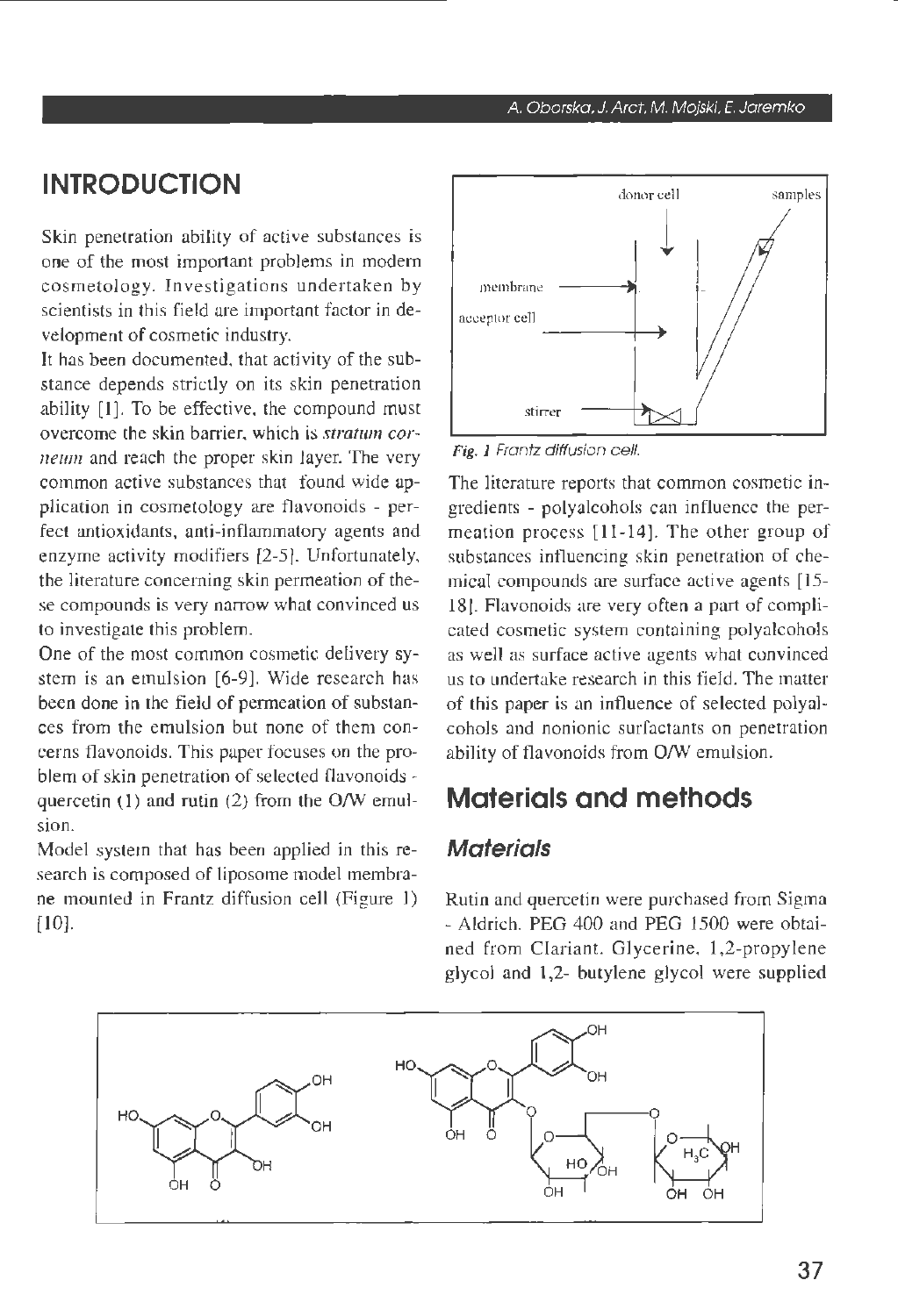lnfluence of polyalcohols and surfactants on skin penetration of flavonoids from the emulsion

by Fluka. Polyoxyethylene 12 cetostearyl ether, polyoxyethylene 20 cetostearyl ether and polyoxyethylene 30 cetostearyl ether (Eumulgin B 1, Eumulgin B2 and Eumulgin B3 respectively) were obtained from Cognis. Polyester membrane (radius - 12mm, diameter of pores - $0.4$  micrometer, thickness  $-12$  micrometers) was purchased from The Institute of Chemistry and Nuclear Technique in Warsaw.

#### **Model membrane and permeafion process**

Liposomes composed of the *stratum corneum*  lipids were sandwiched between two polyester membranes and dried in the room temperature for 24 hours. After mounting in Frantz diffusion celi the acceptor celi was filled with 15 ml of phosphate buffer, pH 7.4. I g of O/W emulsion containing quercetin or rutin was placed in the donor celi. Diffusion celi has been placed on the magnetic stirrer and samples were collected during 72 hours.

Concentration of flavonoids was determined by spectrophotometric methods.

Permeability coefficient (Kp) was calculated according to the following equation:

$$
Kp = \frac{J}{C_{1}}
$$

where:

Kp- permeability coefficient

*J*- flux at the steady state

 $C_v$  - concentration of flavonoid in the donor solution

### **Components of model emulsion**

- Glyceryl Stearate (Cutina GMS) 8 %
- Hexyldecanol, Hexyldecyl Laurate (Cetiol PGL)-20 %
- Emulsifier Ceteareth-12 (Eumulgin  $B_1$ ) or Ceteareth-20(Eumulgin  $B<sub>2</sub>$ ) or Ceteareth-30(Eumulgin  $B_3$ ) - 3%
- Polyalcohols: glycerin or 1,2-propylene glycol or 1,2-butylene glycol or PEG - 3%
- Methylchloroisothiazolinone, Methylisothiazolinone (Kathon CG) - 0.1 %
- Water q.s.

## **RESULTS ANO DISCUSSION**

Intluence of cosmetic additives on transport of flavonoids

#### **The emulsifier**

Surface active agents are substances influencing the permeation process of other compounds through the stratum corneum and membranes modeling stratum corneum. Polyoxyethylene cetostearyl ethers of different oxyethylene chain length have been employed to investigate the influence of the emulsifier on the migration rate of flavonoids. The schematic formula of these compounds has been introduced below:

 $R-(OCH,CH, )$ <sub>n</sub> $OH$ 

R= blend of cetyl and stearyl radicals  $n = 12, 20$  or 30

The intluence of these nonionic surfactants on the permeability coefficients of flavonoids is presented at the Figure 2.



Fig. 2 Influence of oxyethylene chain length on permeation rate of flavonoids.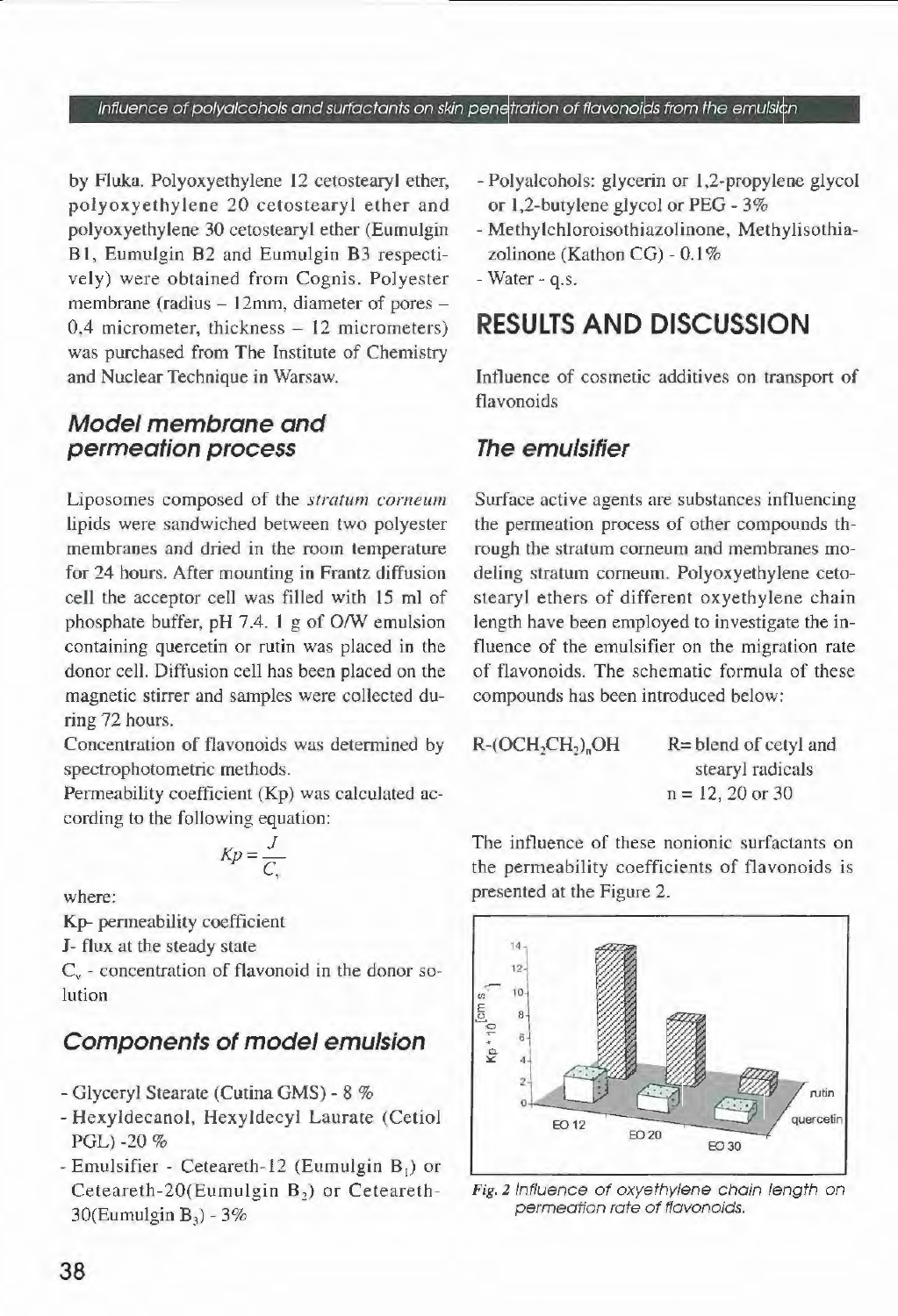| <b>Table I</b><br>Influence of EO chain length on permeability coefficients of flavonoids. |                                 |                                 |  |
|--------------------------------------------------------------------------------------------|---------------------------------|---------------------------------|--|
| <b>EO CHAIN</b><br><b>LENGTH</b>                                                           | $KP_0 \cdot 10^7$<br>$[CM S-1]$ | $KP_R \cdot 10^7$<br>$[CM S-1]$ |  |
| 12                                                                                         | 2.23                            | 12.34                           |  |
| 20                                                                                         | 1.32                            | 6.20                            |  |
| 30                                                                                         | 0.99                            | 1.48                            |  |

The experiments introduced above have proven that length of oxyethylene chain in the emulsifier plays significant role in the permeation process. The influence of nonoinic surfactants is more visible in the case of rutin (Table 1).

where:

 $Kp_0$  and  $Kp_R$  – permeability coefficients for quercetin and rutin respectively.

Permeability coefficients of investigated flavonoids decrease with increasing length of oxyethylene chain. The highest permeability coefficient can be observed for the system that contains polyoxyethylene 12 cetostearyl ether in the case of both flavonoids. Polyoxyethylene 30 cetostearyl ether is the emulsifier for witch the permeation rate of quercetin as well as rutin was the lowest.

### **Polyalcohols**

Other group of substances influencing permeation ability of chemical compounds are polyalcohols. The literature reports that cosmetic additives such as 1,2-propylene glycol (PG), glycerine and 1,2- butylene glycol (BG) can play a significant role in process of skin penetration. This paper introduces the influence of polyalcohols mentioned above on permeation rate of quercetin and rutin from O/W emulsion through the model membrane mounted in Frantz diffusion celi. Results of the experiments have been presented at the Figure 3.



Fig. 3 tnfluence of polyalcohols on permeation rate of flavonoids from O/W emulsion.

It has been observed that influence of investigated polyalcohols is different for quercetin and for rutin. Permeation coefficient calculated for rutin is more than 4 times higher than for quercetin. The presence of polyalcohols influences mainly transport process of quercetin. Differences between emulsion containing polyalcohols and contro! emulsion have been introduced in the Table II.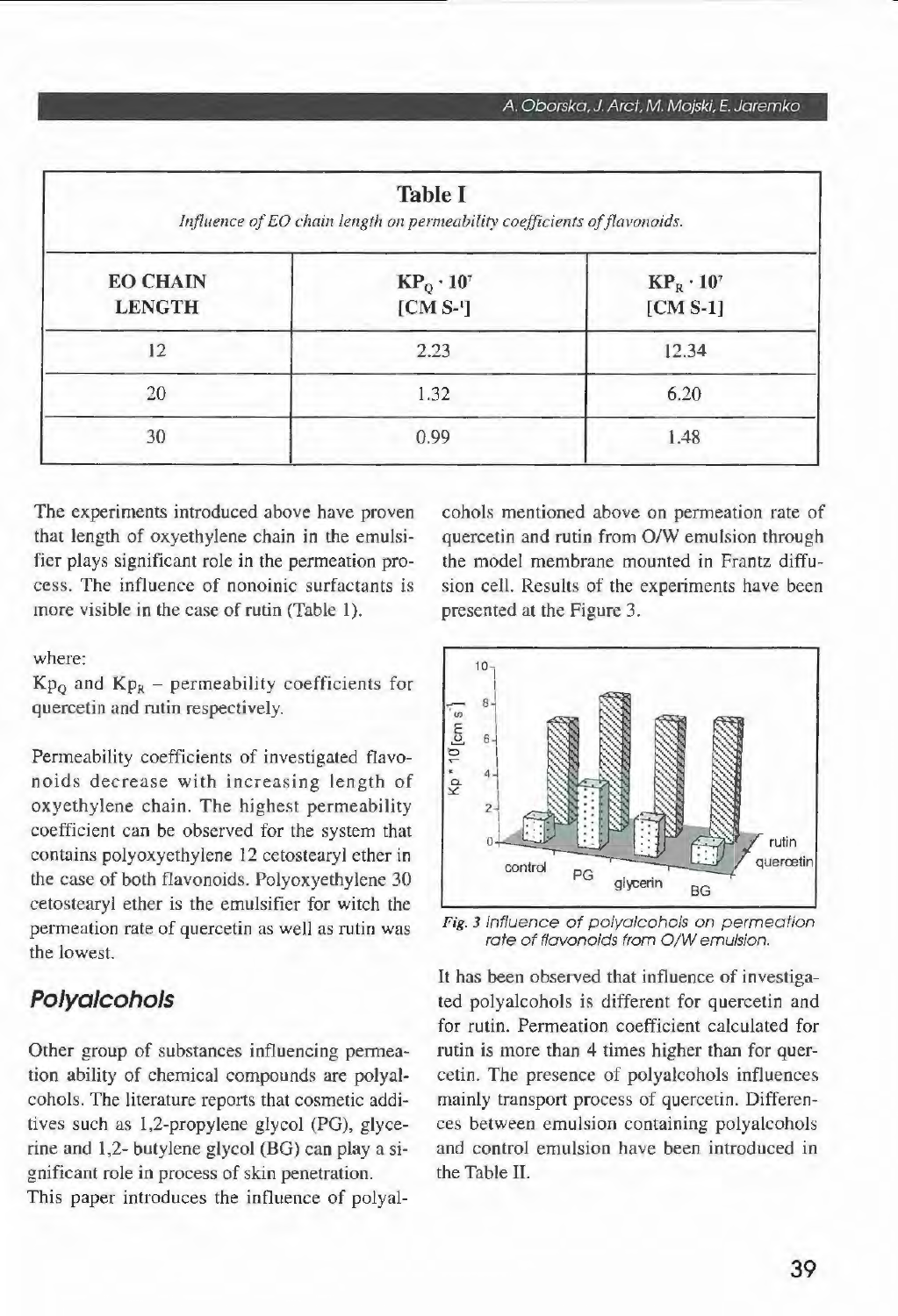| <b>Table II</b><br>Differences between Kp of flavonoids in emulsion containing polyalcohols and Kp in control emulsion. |                                                               |                                                       |
|-------------------------------------------------------------------------------------------------------------------------|---------------------------------------------------------------|-------------------------------------------------------|
| polyalcohol                                                                                                             | $\Delta$ Kp <sub>o</sub> · 10 <sup>7</sup><br>$\lceil$ cm s-1 | $\Delta K p_R \cdot 10^7$<br>$\lceil$ cm s-1 $\rceil$ |
| control                                                                                                                 |                                                               |                                                       |
| 1,2- propylene glycol                                                                                                   | 2.25                                                          | 1.69                                                  |
| glycerin                                                                                                                | 0.70                                                          | 0.61                                                  |
| 1,2- butylene glycol                                                                                                    | $-0.31$                                                       | 0.79                                                  |

Where:

 $\Delta$ Kp = Kp in the presence of polyalcohol - Kp in the absence of polyalcohol control - system without polyalcohol

lt has been proven that ali probed polyalcohols (except for l,2-butylene glycol in the case of quercetin) increase permeation rate of flavonoids. 1,2-propylene glycol is the substance that very effectively increases permeation coefficient of both quercetin and rutin. Less influence can be observed for glycerine.

Cosmetic additives of hydrophilic character are present in emulsions in different concentration. Furthermore, after appliction onto the skin the contents of particular chemicals change. Further part of our research comprised the determination of polyalcohol concentration intluence on the penetration ability of flavonoids. 1.2-propylene glycol has been selected as a representative substance. Results of these experiments have been presented at the diagram below (Figure 4). As drown at the Figure 4, the permeation rate of both flavonoids depends on concentration of 1,2-propylene glycol. Increase in propylene glycol concentration results in increasing value of permeation coefficient for rutin. Different character of the curve can be observed for quercetin. Permeation coefficient of this substance increases with increasing concentration of polyalcohol up to 3%. Permeation coefficient of quercetin decreases when PG concentration is 3- 12% and increases for concentration higher than 12%.



Fig. 4 Influence of 1,2-propyene glycol concentration on permeability coeffìcient ot flavonoids from *0/W* emulslon.

### **Polyethylene glycols (PEG)**

The next stage of this research aimed at determination of permeation coefficient of quercetin and rutin in the presence of common cosmetic ingredients - polyethylene glycols (PEG). The results of these experiments can be sketched according to the following diagram (Figure 5).

The analysis of Figure 4 revealed the influence of polyethylene glycols' molecular weight on permeation coefficients of quercetin as well as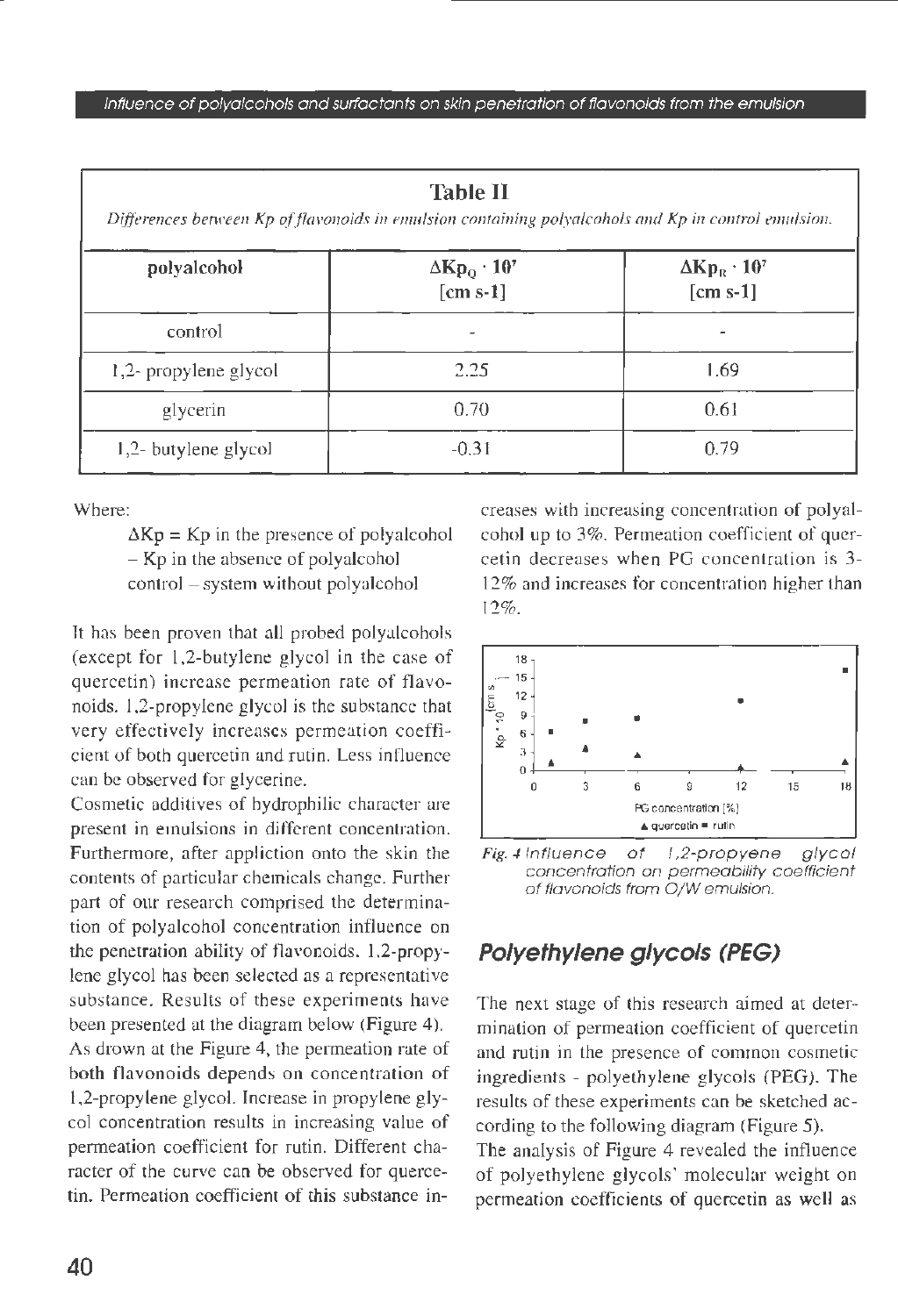

Fig. 5 lntluence of polyethy/ene g/ycols of different molecular weight on permeation ability of flavonoids.



Fig. 6 lnfluence ot PEG 400 concentrotion on permeobility coefficient of rutin from *0/W*  emulsion.

#### A Oborsko, J. Arct, M. Mojski, *E.* Joremko

rutin. One can notice that investigated polyethylene glycols increase the permeation rate of flavonoids from O/W emulsion (Table III). Where:

> $\Delta$ Kp = Kp in the presence of PEG – Kp in the absence of PEG contro! - system without PEG

Permeability coefficients increase with increasing molecular weight up to value 1500. In the range of molecular weight 1500-6000 decreasing tendency of permeation coefficients can be observed. The effect of polyethylene glycols concentration on transport process of rutin was investigated employing PEG 400 as a model substance. The results of this research can be presented according to the Figure 6.

It has been proven that addition of PEG 400 to the O/W emulsion containing rutin causes the increase in permeation rate of this substance. The highest permeability coefficient value can be observed for the system containing 3% PEG 400.

| <b>Table III</b><br>Differences between Kp of flavonoids in emulsion containing PEG and Kp in control emulsion. |                                         |                                         |  |
|-----------------------------------------------------------------------------------------------------------------|-----------------------------------------|-----------------------------------------|--|
| PEG's molecular weight                                                                                          | $\Delta K p_0 \cdot 10^7$<br>$[cm s-1]$ | $\Delta K p_R \cdot 10^7$<br>$[cm s-1]$ |  |
| control                                                                                                         | ÷                                       |                                         |  |
| 400                                                                                                             | 0.15                                    | 2.99                                    |  |
| 1500                                                                                                            | 1.66                                    | 5.08                                    |  |
| 4500                                                                                                            | 0.83                                    | 4.84                                    |  |
| 6000                                                                                                            | 0.00                                    | 1.07                                    |  |